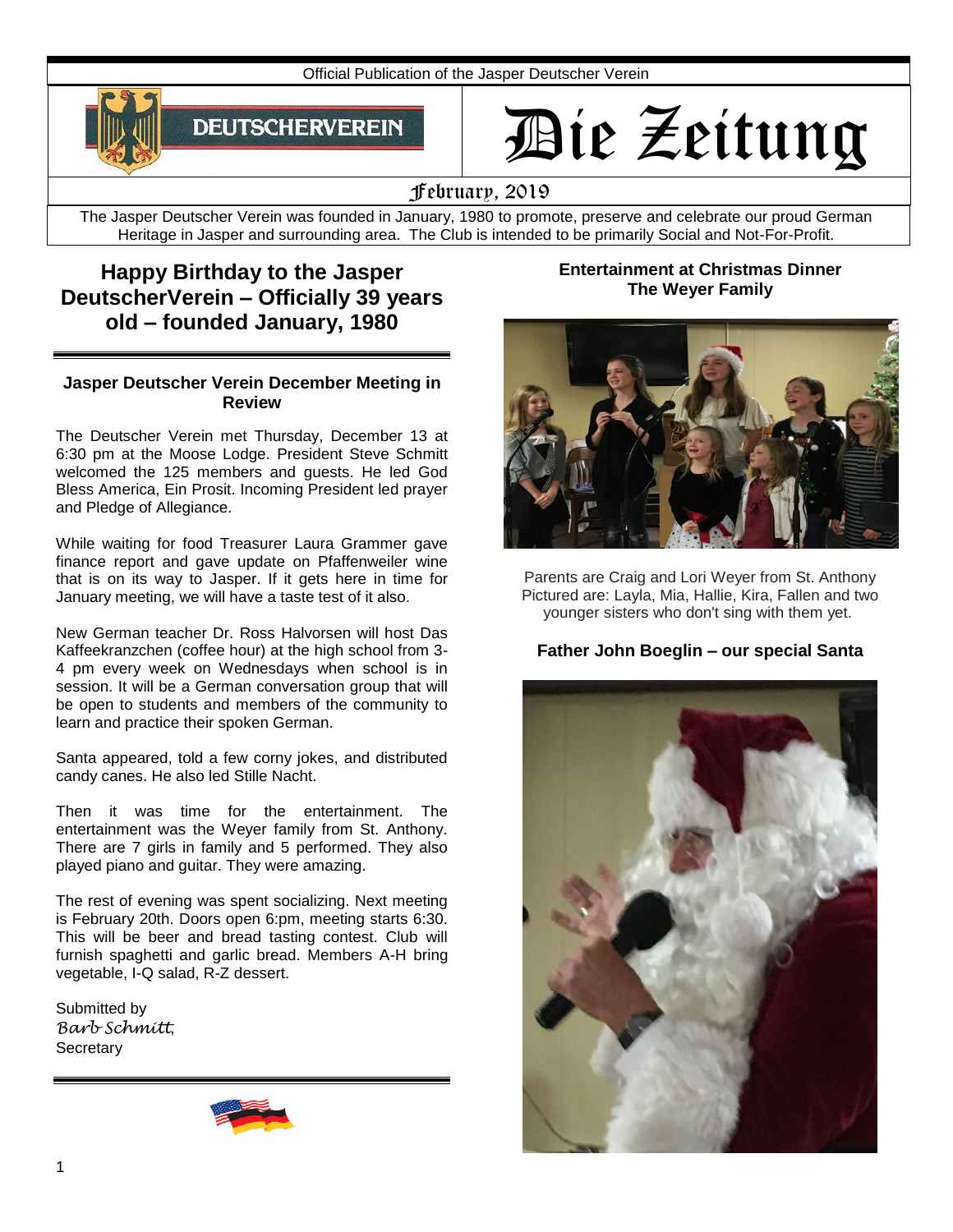#### **Jasper Deutscher Verein January Meeting in Review**

The Jasper DeutscherVerein met on Wednesday, January 16, 2019, at the Moose Lodge in Jasper.

Van Ziegler, Vice President, opened the meeting by welcoming the 69 members to the meeting. Three of the 69 members are new members and they are: Brandon Ferguson, Landon Weidenbenner, and Shannon Seifert. Paul Siegel, incoming Vice President, led the Pledge of Allegiance, singing God Bless America, as well as Ein Prosit.

Van then announced the wine and pie contests are to be conducted during the meeting. He updated the group on status of Steve and Barb Schmitt and asked that everyone keep them in their prayers.

Dan Wehr then asked the group for voting of the transition to new officers for 2019: Van Ziegler – Vice President to President, Paul Siegel – Vice President, and Laura Grammer to Mike Ackerman – Treasurer. Barb Schmitt is to remain Secretary. Everyone voted in favor of the appointment of officers for 2019.

All January birthdays were celebrated by everyone singing Happy Birthday in German.

After the meal, Mike Ackerman gave an update on the Indianapolis trip/parade in October as well as the Dine and Dance December 29. He then gave the Treasurer's Report as well as reminding everyone the 2019 club dues are payable by the end of January.

Ross Halvorsen, JHS German Language Teacher, gave an update on the 2019 JHS German Club plan.

Sandy Wehr then nominated Ross Halvorsen for a seat on the Sister Cities Board of Directors after which he received a unanimous vote.

The attendance prize drawing was then held with Allen Haas and Linda Casper winning. The special prizes were won by Mark Elkins and Allen Haas.

The winners in the wine tasting were Dan Wehr and Maggie Schmitt in the non-grape category and Kenny Schnell, Linda Wehr and Dan Wehr in the grape category.

The winners in the pie contest were Judy Bennett and Marlene Greener in the fruit category, Ramona Brosmer in the cream category, and Laura Grammer in the other category.

A special thanks went out to the judges and participants in the wine tasting and pie contests. Everyone enjoyed tasting the wine and pie entries.

It was then announced the February meeting will be held on Wednesday, February 20, with beer tasting and a bread contest.

Submitted by *Nancy Ziegler*

#### **A message from our President……….**

A hearty "willkommen" for 2019! In talking with a number of members, everyone agreed the enthusiasm and excitement was ramped up at the January meeting! Hopefully, that excitement will continue to grow.

 I'd like to thank everyone who offered advice and assistance as I start my term as President. A major Thanks to all the Board Members and our past President, Steve Schmitt. A big Thanks to Paul Siegel for agreeing to be our Vice-President. Paul is working on bringing interesting, informative, and most importantly, FUN events to our club.

I want to hear any and all thoughts on how to make our club better and more vital to keep our German Heritage alive and growing. We'll be trying some new things out this year – some may be successful, others less so. But without trying new things, we'll never know.

Volunteering is probably the biggest show of support for our club that you can do. This can be as simple as being a "mentor" to new members, or as critical as volunteering for our most important fund-raiser and display of our heritage and German work ethic, our Strassenfest in August.

Finally, our club is financially sound, and we have a group of wonderful people who share the desire to keep our German Heritage growing and alive. With members in many states, we know our heritage is important not just to us who live locally, but others who share German ancestry across the United States.

Our next meeting in February is beer tasting and bread contests. We'd like to increase the number of entries that are submitted for these contests, but we can only make it a successful event if you participate. Brewers, we want your beers! Bakers, we want your breads! See you on the 20<sup>th</sup>!

#### *Van Ziegler –* President

#### **A message from our Treasurer……….**

As the incoming Treasurer for Jasper Deutscher Verein, I want to start with expressing my heartfelt gratitude for the effort of our outgoing Treasurer, Laura Grammer, who did an excellent job maintaining accurate books and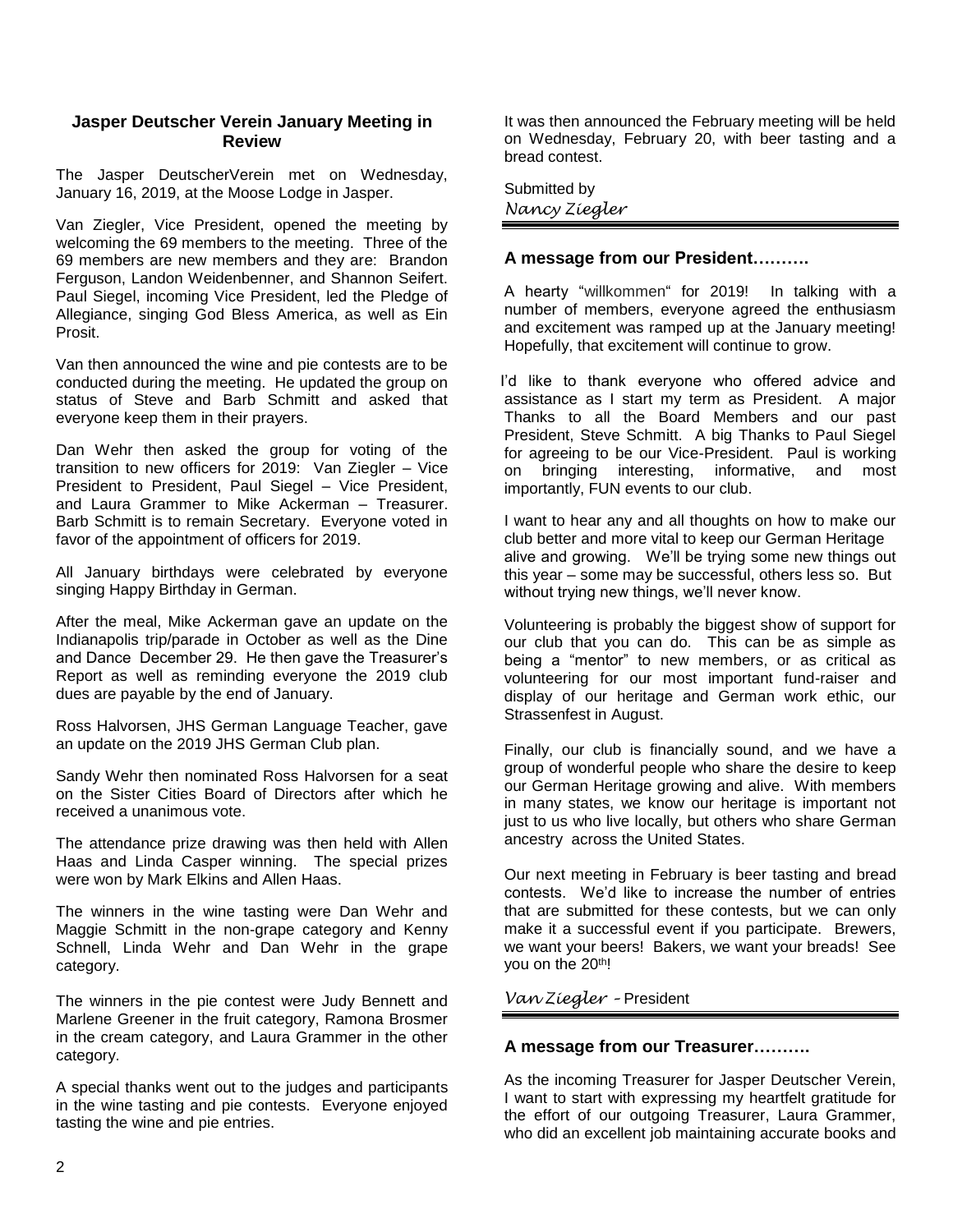membership records during her term from 2015 through 2018.

Your club is on sound financial footing.

In addition, our club's endowment fund with a last reported balance of \$40,389.42 allows us to be able to fund the Scholarship each year for an area student who will be including German studies in the pursuit of a college degree.

A bit of history. In the first quarter of 1980, as the Jasper Deutscher Verein was just being formed, its first official event was to hold a Fastnacht (pre-Lent Dine & Dance) to help raise money for the Jasper Strassenfest which had just held its first celebration in 1979. With an attendance of 401, this Fastnacht event raised over \$2000 and the Jasper Deutescher Verein was able to present a check for \$1400 to Strassenfest Chair Charles Stenftenagel to be used for the 1980 festival.

In this tradition, I am also pleased to report that the Holiday Dine and Dance held on December 29, 2018, which was cosponsored by the Jasper Strassenfest Committee and the Jasper Deutscher Verein was also a huge success. Chairs Gary & Marcia Schnell's booking of a fun band provided a fun and lively evening for the sold out crowd of 600. Thank you to our workers who sold tickets, decorated the hall, parked cars, took tickets, sold half pot tickets, seated guests, said grace, and a host of other tasks to make the event special. Thank you to Yvonne & Kevin Mullen, Lacey Apple & Ross Halvorsen, Laura & Paul Grammer, Phyllis & Rafe Ackerman, Janet Beckman & Nancy Eckerle, Nancy & Van Ziegler, Ann Ackerman, and Marcia & Gary Schnell.

A primary purpose of this event was to help raise money for Dubois County Tourism's efforts to purchase a portable stage that can help area festivals including the Jasper Strassenfest to maintain compliance with Indiana's stage regulations while providing a time efficient and cost effective option to building stages for each event. Our event met our goal to provide Dubois County Tourism with \$5000 toward the portable stage.

The remainder of the money earned at this event will be used by the Jasper Strassenfest Committee, including an earmark to be used by the Jasper Deutscher Verein to continue to expand upon German Heritage events on Thursday evening of the Jasper Strassenfest.

Our club has a proud past and a bright future to continue to celebrate our German Heritage. The efforts of our members allow this to happen. Thank you to those who have already paid dues. Your efforts to recruit new members to keep our club strong is appreciated.

*Mike Ackerman* 2019 Treasurer

#### **Christmas Message from Dieter Hahn, Mayor of Pfaffenweiler**

Dear Friends in Jasper,

Not too long ago I read the following story:

A school class was asked to write down what they thought the seven wonders of the world are. Most students wrote a similar list as the following: Pyramid of Gizeh, Taj Mahal, Grand Canyon, Panama Canal, Empire State Building, Peters Dome, Chinese Wall.

When collecting the results from the students in the room, the teacher realized that one of the girls was still working on the list. Thus she asked her if she would need any help.

The Student answered: "Yes. I really couldn't make my final decision. There are so many different wonders."

The Teacher then encouraged her to read out loud, what she had written down. The student hesitated and then read: "For me the seven wonders of the world are: Seeing, Hearing, Touching, Smelling, Feeling, Laughing and Loving. ".

The classroom went quiet.

Let's take a look at the seven wonders of the world of this young student:

Is seeing a wonder of the world?

Certainly, if I can't see, I'm blind. Seeing is a wonder of this world, because I can see nature, the landscape, my home, my garden, the ocean and the mountains. And I can see even more, my fellow humans. If I'm able to not just see them with my own eyes, but try to put myself into their situation, then I have made a huge step towards my fellow human. I start to understand them.

Is Hearing a wonder of the world?

Certainly, if I can't hear, I'm deaf. Hearing is a wonder of this world, and if I'm able to not just listen, but understand before putting my own thoughts together what I might want to say, I'm in a better position to understand the others.

And if I can understand the others, then it is not foreign to me anymore or strange what that person might want to say to me. Then the chance is quite big, that I will understand what that person wanted to say to me.

Is Feeling truly a wonder of the world?

Yes it is. The feel and tenderness is a wonder of the world. And any tenderness which for example I can give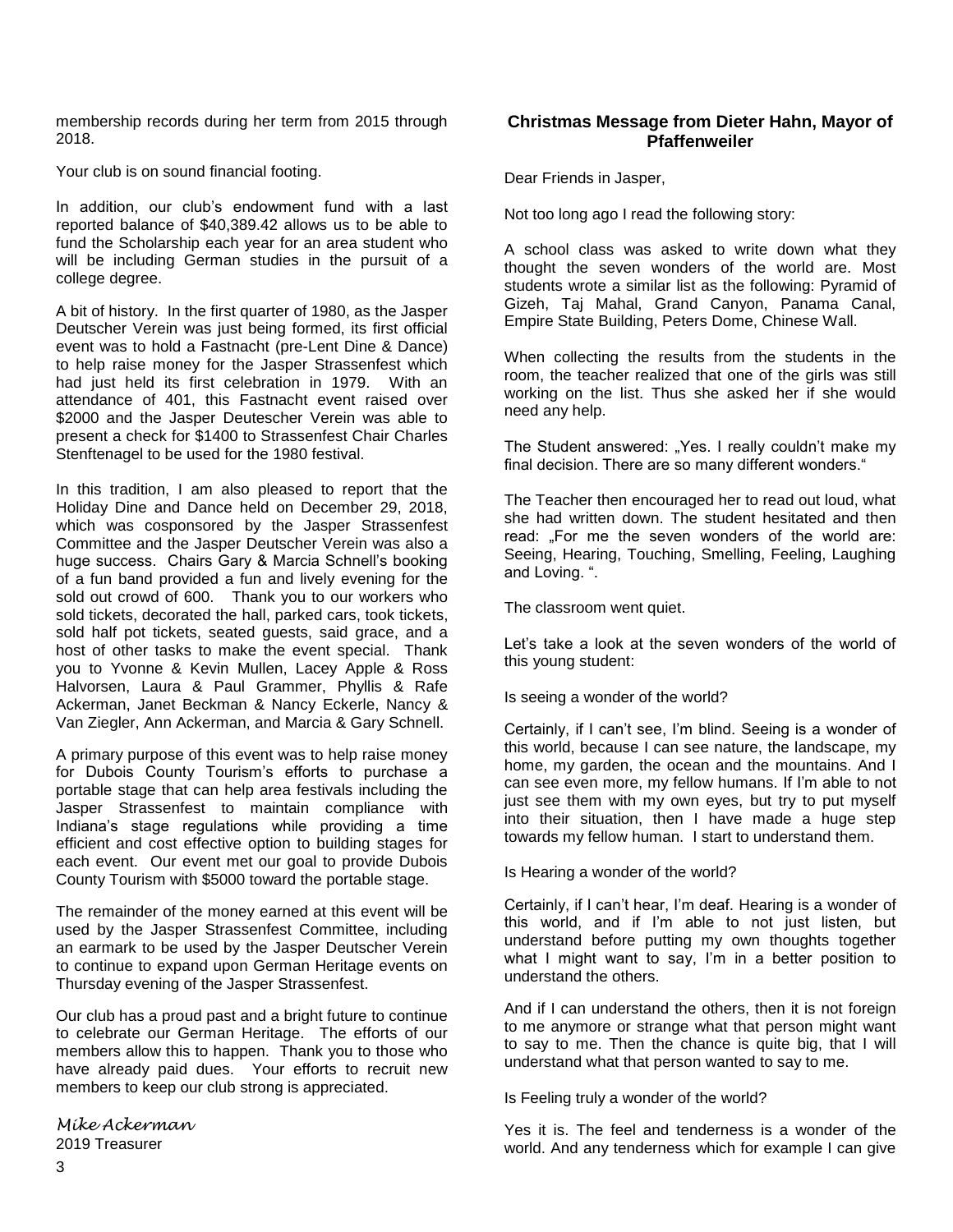to a child is a wonder. Feeling however also means to understand someone else. To feel, how that person is actually doing. And the large difference to seeing and hearing is, that it does not happen with the head, but with the body and the gut.

Is Laughing a wonder of the world?

Without any doubt it is. Because if someone can't laugh they are a sad person. Laughing stands for happiness, for positive thoughts, for optimism, for the desire to live, work and being social.

Is loving a wonder of the world?

It certainly is. Or does anyone think, that it is not a wonder of the world, that a child comes to live when love exists? But it is not only this type of love we are talking about. It is also the love I have for my work, for myself and my life.

If I for example see my work only as a source of income, I won't be happy. But if I enjoy my work, when I can identify with it and when I love it, that is happiness.

Love is a wonder of the world also when it is about love for yourself. Because you have to love yourself as well. And that is sometimes not that easy in a world where such a lot of unhappiness exists and social comparison dominates. To be pure with yourself, to find piece within, to be satisfied with simple and in-material things, that is love for yourself.

Let the world wonders of this young student be the magic in your life in the next few days and in the coming year.

I wish you and your families a blessed and happy Christmas Celebration and a very Good New Year. I think a lot about all the wonderful people I have met throughout this past year, and I'm looking forward to 2019.

Yours Bürgermeister

*Dieter Hahn* 

#### **Call out for Strassenfest Opening Ceremonies**

Opening Ceremonies for Strassenfest 2019 will continue with a few traditions started in 2018. Night Watchman & his wife ringing the Strassenfest Bell, the Mayor lighting the Sister City Lantern, children weaving ribbon around the Mai Pole, ladies performing the Willkommen Dance and the men strutting their stuff with the Schuhplattler Dance.

A new addition will be a Kinderchor. Children will sing 1 or 2 songs in German.

For the Willkommen dance and Schuhplattler dance, our target participants are students at Jasper taking German 1, German 2 or German 3. We are also coordinating with the JHS Theatre Class.

For the Mai Pole Weave, our target participants are children in the 2<sup>nd</sup> or 3<sup>rd</sup> grade in Jasper school system.

For the KinderChor, our target participants are children in Kindergarten or 1<sup>st</sup> grade in Jasper school system.

If you have children or grandchildren that would like to participate, please contact Laura Grammer by February 14<sup>th</sup>, at [lagrammer@psci.net](mailto:lagrammer@psci.net) or 812-634-2138.

*Laura Grammer* German Heritage Committee

#### **Jasper Deutscher Verein Taking Scholarship Applications**

The Jasper Deutscher Verein is offering a scholarship in the amount of \$1,000 to a German student of Dubois County. If you have a child, grandchild or know of anyone who would like to submit an application, please inform them to contact their Guidance Counselor at their school. Applications must be postmarked no later than April 1, 2019. If any questions, please contact Linda Wehr at 812-482-4432.

At their January Board of Directors' Meeting in 2008, the following adopted the following qualifications for the Dubois County Scholarship in the amount of \$1,000.00.

1. Completion of the common scholarship application available from the School's Guidance Office.

2. Successful completion of two years of high school German.

3. Two years of active participation in German Club or German Civic affairs in other schools.

4. Verification of enrollment in a German course at the college of their choice, or participation in an accredited German study abroad program such as the IU Honors Program.

5. Submission of a one page or less essay stating your personal qualifications and intentions.

6. 6. GPA consideration.

7. Participation in an exchange program or hosting an exchange student.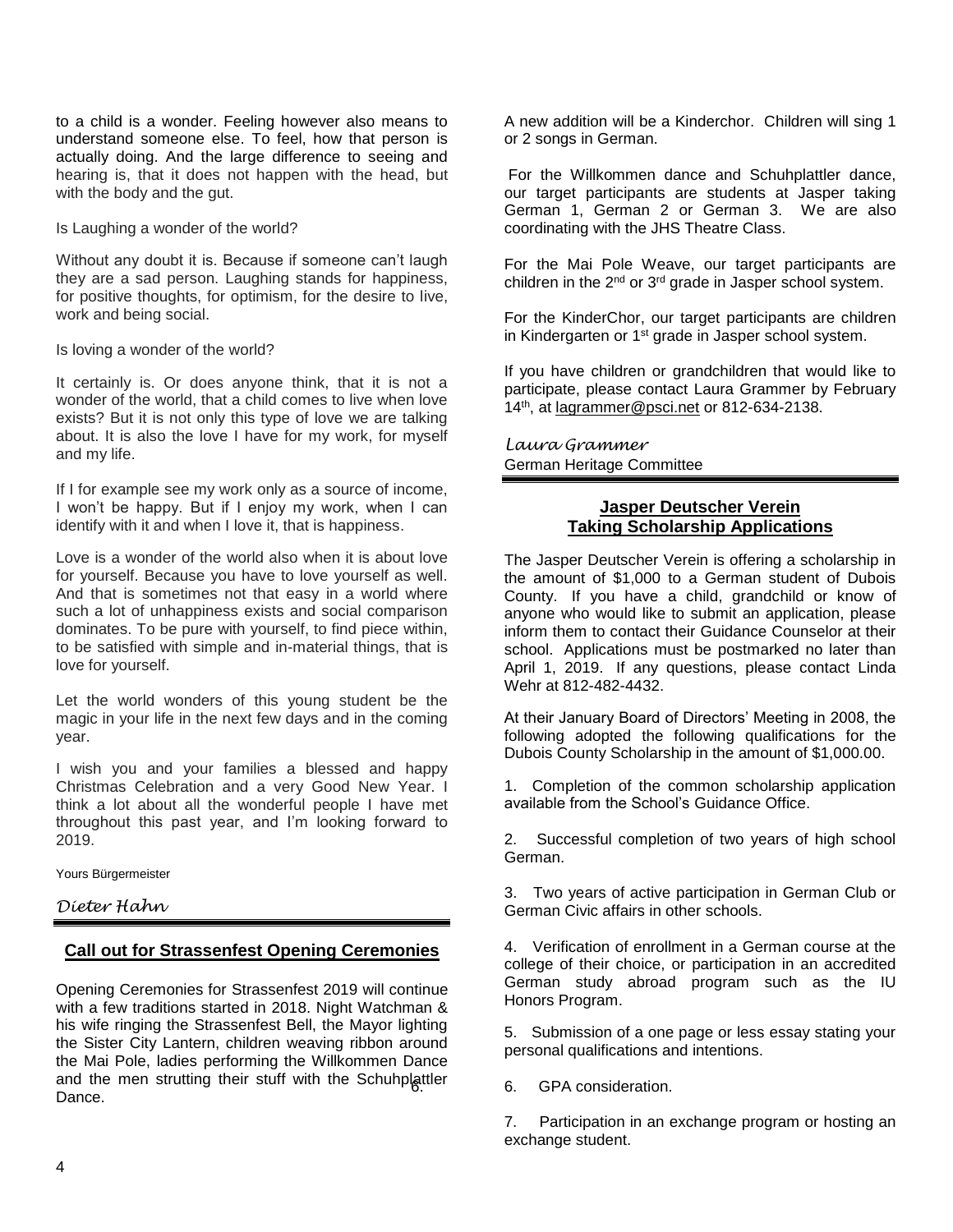8. Submission of two letters of recommendation from adults other than school personnel regarding personal character, etc.

9. The scholarship will be awarded upon verification of enrollment in German at college or acceptance into another German study abroad program such as the IU Honors Program. A \$500.00 scholarship will be given for the first semester and will be renewable for the second semester.

10. Parental membership in the Jasper Deutscher Verein will be considered.

11. Submission of all completed forms by April 1, 2019 to:Jasper Deutscher Verein Scholarship Committee, P.O. Box 15,Jasper, Indiana 47547-0015

#### **Erinnerst Du Dich?**

In the coming newsletters, we will have an opportunity to review memories of the Deutscher Verein and Sister Cities of Jasper, Inc taken from Board Meeting Minutes, Club Meeting Minutes, our website, or articles from printed in **The Herald.**

#### **Submitted by Dan Wehr and published in the January, 2010 ZeiTung**

#### **"JASPER DEUTSCHER VEREIN – 30 YEARS AGO, THE WAY IT ALL STARTED - AT LEAST THE BEST I CAN REMEMBER"**

The first Strassenfest was in 1979. The idea came about when the Dave Buehler family made a trip to Germany the previous year, and by accident came upon a "German Street Festival." Dave was President of the "Jasper Action Team", a division of the Jasper Chamber of Commerce, and with all of his enthusiasm began pitching that Jasper should have a Strassenfest. The first one was organized, but on a much smaller scale than we know today; mainly patterned after the "Sommerfest" held at Jaycee Park moved downtown. This was an instant success and you know the rest of the story. It was also realized by the Action Team that Strassenfest would be an annual event. Something else was needed to keep the German spirit alive the rest of the year; thus, the idea of the German Club. A couple interest meetings were called in September and October of 1979. To say the least there was tremendous interest. The meetings were held at Beck's Tavern on the Square.

January 17, 1980 was the first meeting. Wow, did we hit the ground running! Our first official meeting was not until February 21<sup>st</sup>. Prior to the official meeting on February 9<sup>th</sup>, we already had a Dine and Dance,

Faschnacht, or pre-lenten party to raise money for decorations for the Strassenfest and provide seed money for our new club. We raised \$1,400 and presented it to Charles Stenftenagel, Chairman of the Strassenfest and another \$624 for the club start up.

At the Faschnacht, officers and directors were elected:

Dan Wehr President Gary Egler **Vice President** Jeanne Holler Secretary<br>
Ron Kieffner Treasurer Ron Kieffner **Directors** Larry Hanselman Harvey Berger Dave Buehler

Even before the first official meeting, there were already 290 paid members with several more signing up that night. By the April meeting we had 392 members. The "Faschnacht", held at the Holiday Inn, was a huge success with over four hundred (400) people attending. The club already had a band and a Mannerchor formed before the first meeting. The band had already played at two public functions prior to the meeting.

Interestingly, the first meetings and dance were held at Beck's, Schnitzelbank, Holiday Inn, Heritage Inn, and the Legion. Our first news letters consisted of 3 x 5 cards printed with a mimeograph machine. Postage was .10 – my how things have changed. Our dues were \$5.00 per person, 30 years between price increases not bad.

Also, by the February meeting "Deutscherverein" name was established; the logo was already in place; by laws complete and efforts were under way to incorporate; and the third Thursday of the month was set for our normal meeting date. By the March meeting, plans were being firmed up on trips to the Terre Haute German Festival; and the April meeting our first European trip. The Deutscherverein band and mannerchor performed at all of our first meetings followed by singing by all members.

The first Committees were: Band: Jim Holler and Gary Fields

Mannerchor: Ken Ziegler, Bill Balsbaugh, Don Rasche, Leo Schmitt, Norb Kreilein

Program: Josie Siebert, Crystal Roediger

Membership: Dan Wehr, Gary Egler, Tom Hynes, Fred Hollinden, Vic Eckert

Social: Dave Buehler, John Thyen, Mike Hochgesang, Ken Heim, Bernita Berger, Rita Webber, Hilary **Hochgesang** 

Historical: John Fierst, Julius Bitner, Al Schuler, Cecile Klamer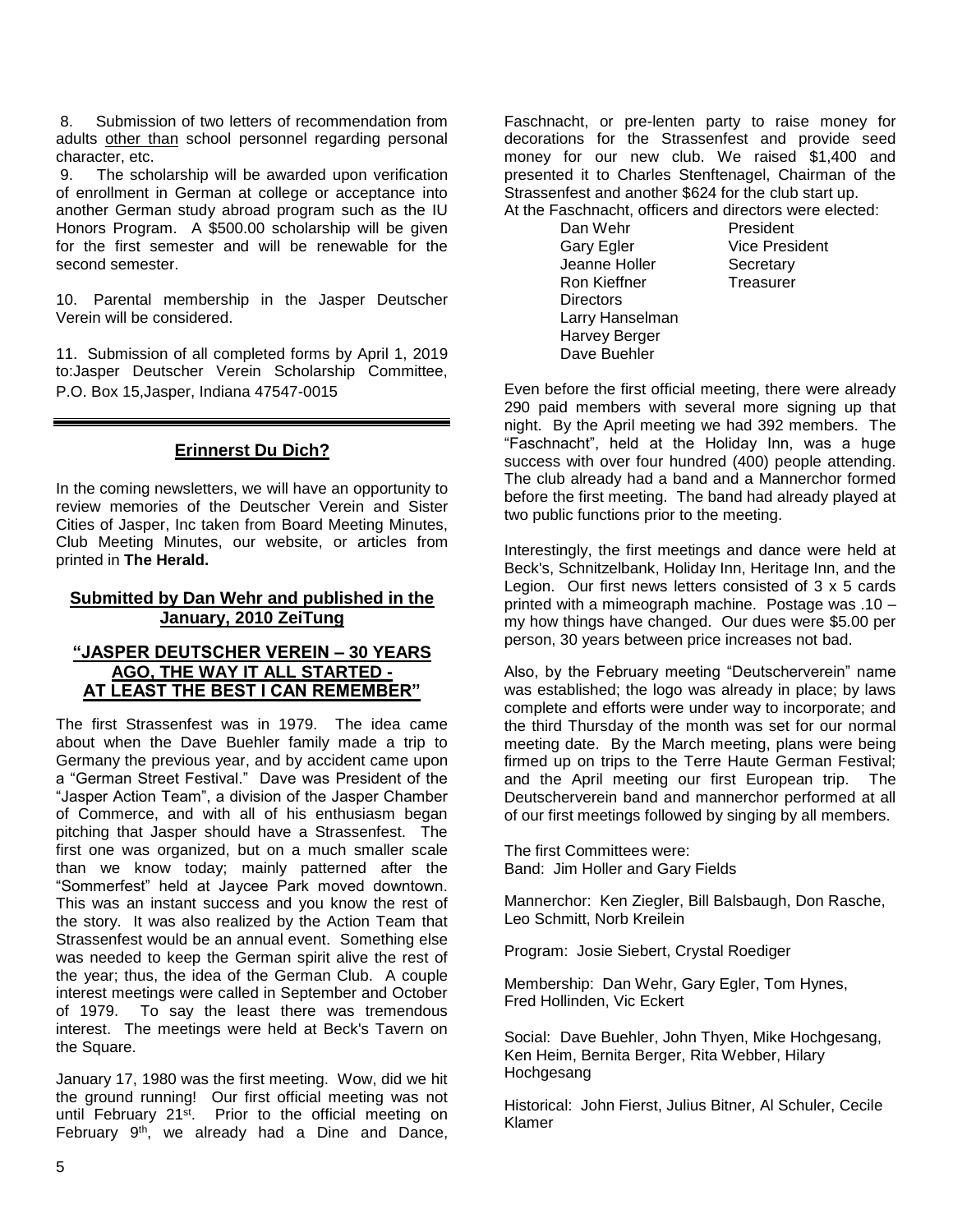Costumes: Linda Wehr, Crystal Roediger, Marilyn **Thven** 

Float: Mike and Pat Hochgesang, Ken Heim, Gary Egler, Harvey Berger, Roy Stockbridge, Tom Hulsman, Jim Corn, Dan and Linda Wehr

Efforts were well under way to outfit members with lederhosen and dirndls as well as our club vests, which had already been designed.

After the very quick start, momentum continued into the early and mid 80's. By 1987 the club had already taken three trips to Europe and many within the U.S. Other milestones include and May Pole "Maibaum" by master craftsman Jim Corn, which were from design sketches by artist Judy Bennett. The Maibaum will stand for many more years reminding all who pass through Jasper of its rich German Heritage. Dedication was held in October 10, 1985 by Mayor Alles and special guest Lt. Governor John Mutz.

You probably remember the murals on the Gamble building, which we were involved in and we also influenced the German architecture around town, which still exists today.

In 1981 Sabina Jordan came to Jasper via a state grant as a "Humanist in Residence", and was immediately fascinated by our heritage. She urged us to explore a "Sister City" that we might have a relationship with and some day even possibly a student exchange program. Zeroing into the area was easy, selecting was a bit tough, until visiting Pfaffenweiler – everyone knew immediately, that was the place, and you know the rest of this story. Also, one of the places of strong consideration, prior to the decision, was a small town in Austria, near Hitler's Eagle's Nest. After our selection and getting Mayor Alles and other City Officials on board, we decided the relationship with Pfaffenweiler needed additional separate focus, thus Sister Cities was formed to lead efforts, especially in the student exchange portion.

The Deutscher Verein is alive and well. As they say about the quilt wheel at the church picnic, "where she stops, nobody knows." Let's just hope the wheel keeps spinning for many years to come!

Auf Wiedersehen

Dan Wehr

**January 28, 1980 Achtung Deutscherverein Members:** I am very happy to report that our new club is off to a great start. For a group that is not fully organized the interest is almost unbelievable.

Some general information:

1. We have 78 paid members

2. An official membership card (to be presented at the first meeting)

(3 – 9 – Committee Members listed – previously listed in Dan Wehr's article)

10. Two Bank Accounts – Membership and Social 11. A Nominating Committee with suggestions of officers for our new club: President-Dan Wehr, Vice President-Gary Egler, Secretary-Jeanne Holler, Treasurer-RonKieffner

12. Our first official meeting will be February 21<sup>st</sup> at 7:30 at the Schnitzelbank. A post card is enclosed for your approval or disapproval of the officers

Our plan is to install the officers, if approved, at the "Fastnacht" on February 9<sup>th</sup>.

In closing, I ask you to put forth some real effort in selling tickets or encouraging people to attend our first FASTNACHT. See you there!

Yours for a German Jasper and a good time, Dave Buehler

(printed on Jasper Action Team Stationary)

#### **February 19, 1980 Deutscher Verein – German Club Board Meeting Minutes**

The first meeting of the Board of Directors and officers of the German Club met at the Schnitzelbank to make plans for the first official meeting of the club, which will be held Thursday, February 21, 1980.

The Treasurer reported \$1,896.50 in the Social Account. These were funds arising out of the "Faschnacht" Party, which was held at the Holiday Inn February 9, 1980. A donation of \$1,400 was approved by the Board to be given to the Strassenfest committee to assist them in their planning for the 1980 program. This will leave a balance of \$496.50 in the Social Account.

There is a balance of \$610.00 in the Membership account.

It was recommended that the Secretary, Jeanne Holler, write thank you notes to the young people's German Bank for their participation the night of Faschnacht.

Arrangements were confirmed with Larry Hanselman for the use of a room and refreshments that were to be provided for those attending the February 21st meeting.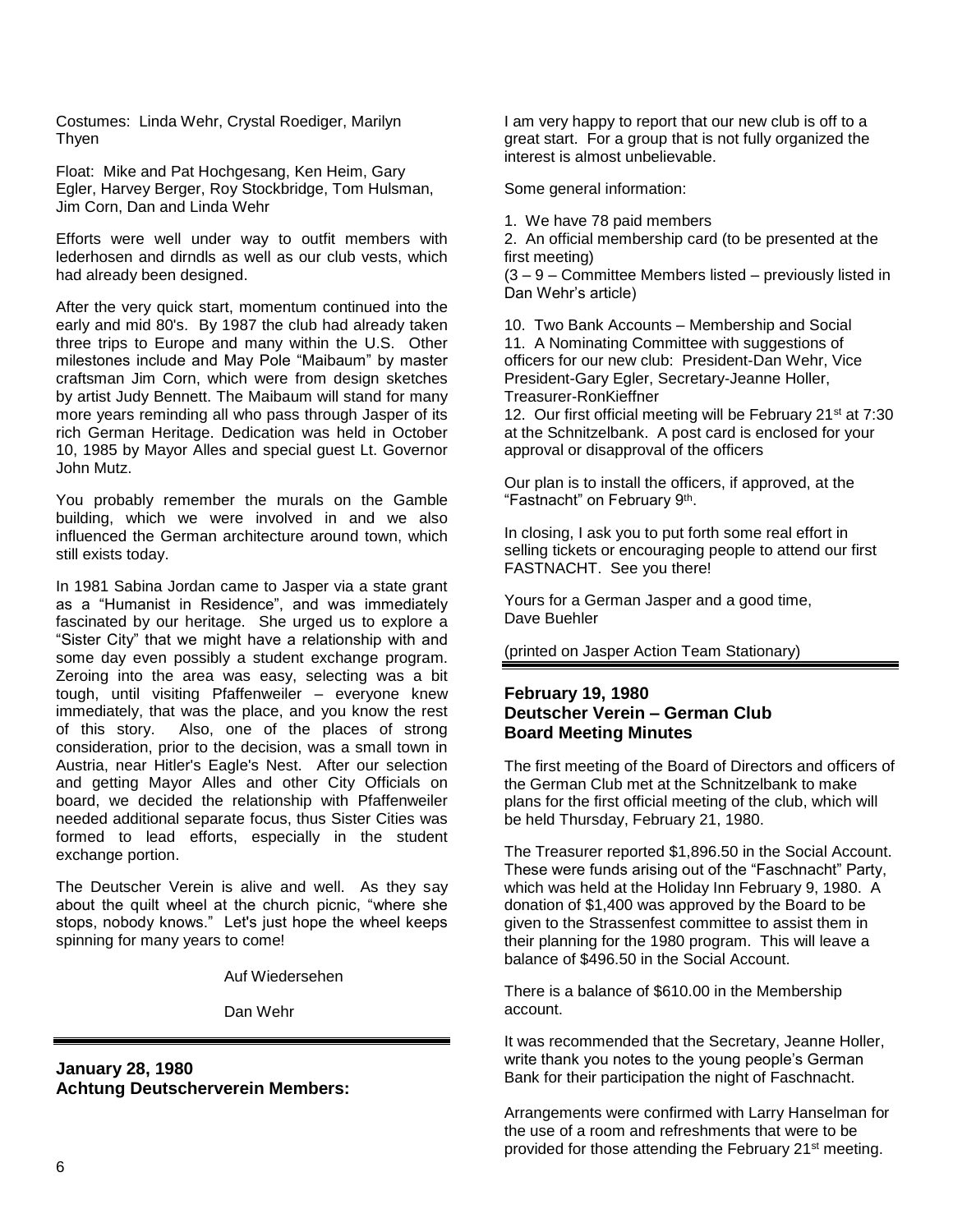He agreed to provide these at as reasonable a cost as possible and each member will be responsible for his own expenditure.

The President, Dan Wehr, listed the following items for the agenda of the business meeting:

- 1. Review the reasons for forming the club.
- 2. Call for financial report from Treasurer.
- 3. Call for a membership report.

4. Bring up the subject of possible dancing lessons and if the membership is really interested.

5. Call for committee reports.

6. Ask for any input from members for future programs.

7. The next meeting is scheduled for Thursday, March 20<sup>th</sup>, place yet to be announced. Cards will be mailed to the membership reminding them of the meeting.

#### **Das Kaffeekränzchen**

Dr. Halvorsen will host Das Kaffeekränzchen (coffee hour) at the High School from 3-4 PM every week on Wednesdays when school is in session. It will be a German conversation group that will be open to students and members of the community to learn and practice their spoken German.

This would be a good event to attend to brush up or improve your knowledge of the German language in preparation for any upcoming trips to Germany or welcoming visitors from Germany to your home!!!!!

Enter High School through the main entrance and left into the foyer with the two large showcases. Turn right and immediately left (before the library) into the 300 hallway. Room 308 will be on your left.

#### **MEMBERSHIP**

Dues for the DeutscherVerin are \$10 a person. Out of this \$10, a \$1 will go to the Jasper Deutscher Verein (German Club) German Heritage Endowment, \$.50 per member for dues to Sister Cities of Jasper, Inc., and \$8.50 to Jasper DeutscherVerein for postage and meetings. Dues can be mailed to DeutscherVerein, P.O. Box 15, Jasper, IN 47547-0015 or paid at the February meeting.

#### **Address Changes for Newsletters – Also for "Snowbirds" With Temporary Address Change**

Would all members who are going to be gone for any period of time, please notify Patti Goepfrich at 812-482- 4821 with your new address so we can forward your newsletter to you. This keeps us from having to pay double postage and assures you to receive all newsletters while you are away from home. Having your mail forwarded while you are gone will not work, simply because of the "Return Service Requested" stamped on

our newsletter. This is stamped to let us know when someone has moved. The Post Office informs us of new addresses if you have permanently moved.

#### **Upcoming Events – Mark Your Calendars**

#### **Februar**

#### **Beer and Bread Competitions**

#### **Wednesday, February 20, 2019**

Doors open at 6:00pm, activities begin at 6:30pm

. Bring your Beer and Bread for some friendly competition!!!

We will have an update from Laura Grammer on the German Heritage portion of the Strassenfest.

Club will furnish hamburgers and sausage.

Members A-H bring vegetable, I-Q salad, R-Z dessert.

#### **März**

#### **Wednesday, March 20, 2019**

Doors open at 6:00pm, activities begin at 6:30pm

Program will be an update on Thyen-Clark Cultural **Center** 

Sign Ups for Strassenfest

**April Wednesday, April 17, 2019**

Doors open at 6:00pm, activities begin at 6:30pm

**Mai Wednesday, May 15, 2019**

Doors open at 6:00pm, activities begin at 6:30pm

**August** Strassenfest – **August 1st to August 4th, 2019**

**Family Picnic – Jasper Outdoor Recreation Club – August 25**

#### **Gifts to the Jasper DeutscherVerein (German Club) German Heritage Endowment**

October 1, 2018 – December 31, 2018

Jasper DeutscherVerein

#### **In Memory of Paul Kuebler**

Ruth Kuebler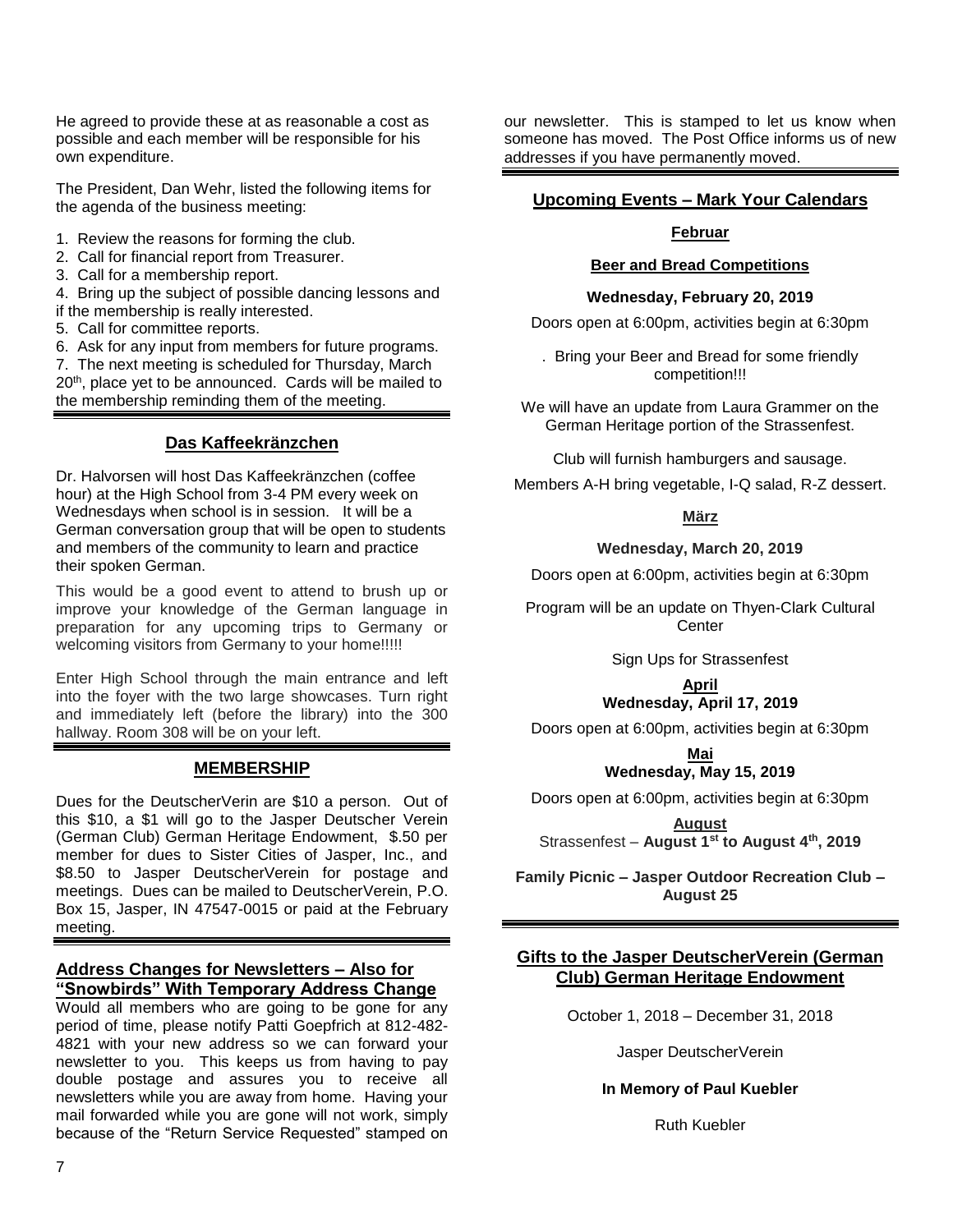#### **Cream Crêpes**

What You Need

3 eggs 1 cup milk 2/3 cup flour 1 pkg. (8 oz.) Cream Cheese, softened 2 Tbsp. sugar 1 tsp. zest and 2 tsp. juice from 1 lemon 1 cup strawberry preserves 2 Tbsp. water

Let's Make It

1. Whisk eggs and milk in medium bowl until blended. Stir in flour. Let stand 30 min.

2. Spray 8-inch skillet with cooking spray. Heat on medium heat. Pour 1/4 cup batter into skillet; tilt skillet to evenly cover bottom of skillet with batter. Cook 1 to 2 min. or until bottom of crêpe is lightly browned. Run spatula round edge of crêpe to loosen from pan; turn crêpe. Cook 1 min. or until bottom of crêpe is lightly browned. Remove from skillet; set aside. Repeat with remaining batter to make a total of 8 crêpes.

3. Beat cream cheese, sugar, lemon zest and juice until blended. Spread 2 rounded Tbsp. cream cheese mixture onto each crêpe; fold into quarters. Place on dessert plates.

4. Cook and stir preserves and water in saucepan on low heat 2 to 3 min. or until heated through. Spoon over crêpes.

(taken from: https://www.kraftrecipes.com/recipe/051816/creamcrepes?categoryid=313)

#### **Update from Sister Cities of Jasper, Inc.**

Officers and Board of Directors for Sister Cities of Jasper, Inc. are as follows:

> President – Sandy Wehr Vice President – Mary Leah Siegel Secretary – Tom Kiefer Treasurer – Matt Hilger

> > Remaining Board Members Eric Arvin Catherine Bramlett Ross Halvorsen Alan Hanselman Stan Jochum

Dues for the DeutscherVerein are \$10 per person. Of that, \$ .50 goes to Sister Cities of Jasper, hence each member of the DeutscherVerein is also a member of Sister Cities, Inc.

#### **Endowments at the Dubois County Community Foundation**

#### **Jasper Deutscher Verein (German Club) German Heritage Endowment**

A donor-advised endowment to benefit generations in ensuring that our German heritage is preserved and enriched in Jasper and Dubois County.

#### **Claude and Martina Eckert Sister Cities Endowment**

A designated endowment to provide support to Sister Cities of Jasper, Inc. to support the Jasper/Pfaffenweiler relationship.

A gift to the Jasper Deutscher Verein (German Club) German Heritage Endowment or to the Claude and Martina Eckert Sister Cities Endowment is a wonderful way to remember that special someone. A gift in honor of someone or in memory of someone may be given. The Dubois County Community Foundation will send a letter of acknowledgment to the individual being honored or to the family of someone being remembered. Send your gift along with the appropriate information to the Dubois County Community Foundation, P. O. Box 269, Jasper, IN 47547-0269. Envelopes are also available at the greeting table at each club meeting.

\_\_\_\_\_\_\_\_\_\_\_\_\_\_\_\_\_\_\_\_\_\_\_\_\_\_\_\_\_\_\_\_\_\_\_\_\_\_\_\_\_\_\_\_\_

| Enclosed is my gift of \$                        |
|--------------------------------------------------|
| to the<br>(Please specify appropriate Endowment) |
|                                                  |
|                                                  |
|                                                  |
| I want my gift to be in memory of / in honor of: |
| Please acknowledge my gift to:                   |
|                                                  |
|                                                  |
|                                                  |
|                                                  |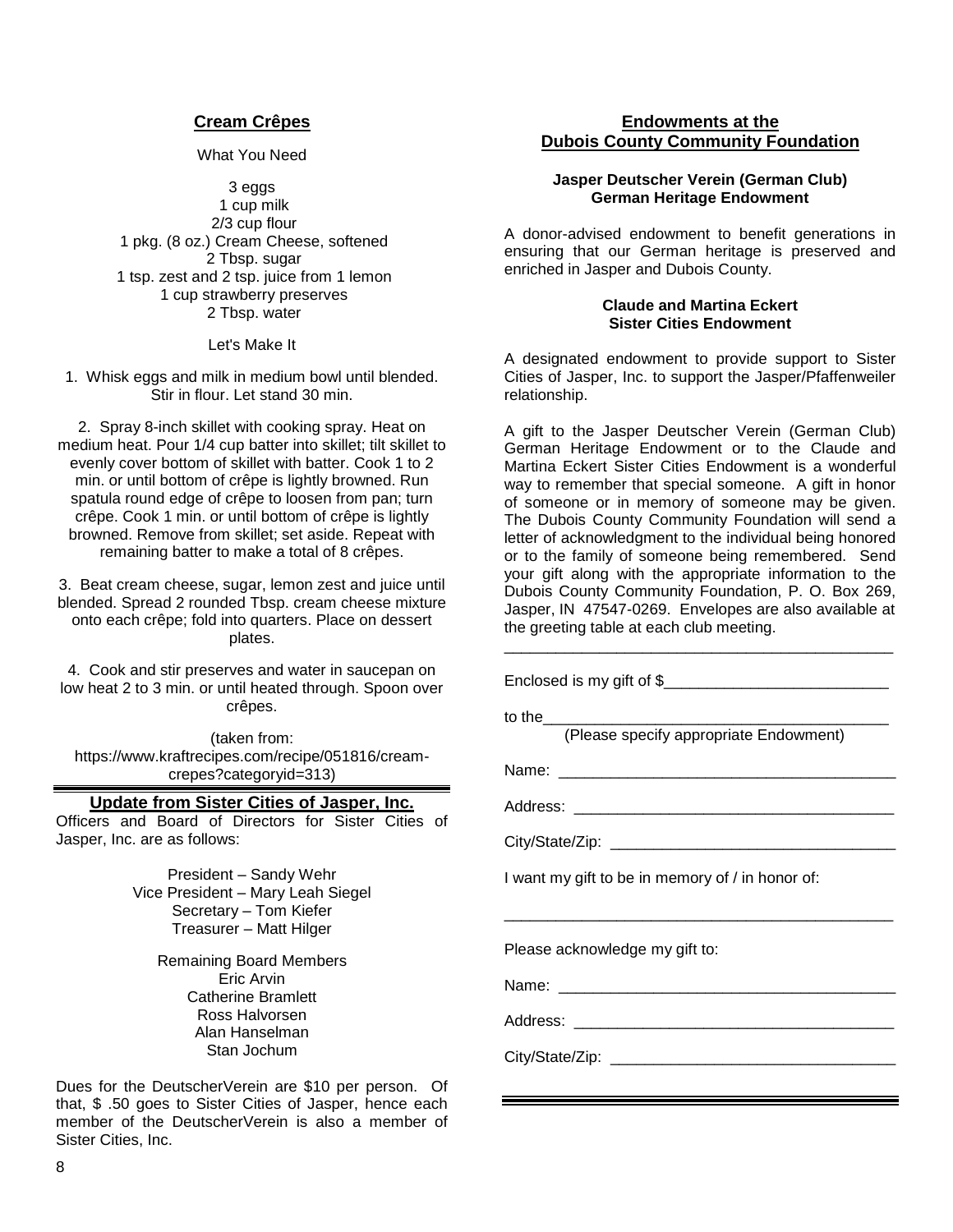#### **Membership Dues**

It's that time of year again! Please submit your dues for 2019 by completing and sending in the following form as soon as possible. Thanks!

| SEND TO: Jasper Deutscher Verein, P.O. Box 15,<br>Jasper, IN 47547-0015    |
|----------------------------------------------------------------------------|
|                                                                            |
|                                                                            |
|                                                                            |
| Home Phone ( ) ________ - __________                                       |
|                                                                            |
| [circle one]<br>Single Membership (\$10.00) or Couple Membership (\$20.00) |
| [circle one]<br>New Membership or Membership Renewal                       |
| Please indicate the year which dues are to be applied:                     |



# Money for the fest

The first meeting of the Jasper Deutscherverein (German Club) was held Thursday at the Schnitzelbank with club president Danny Wehr presenting<br>Charles Stenfetenagel, Strassenfest chairman, a check for \$1,400. The money will be used for man decorations for the downtown area. proceeds were from the Fastnacht. Others picture are Gary Egler, vice president and Kieffner, treasurer.